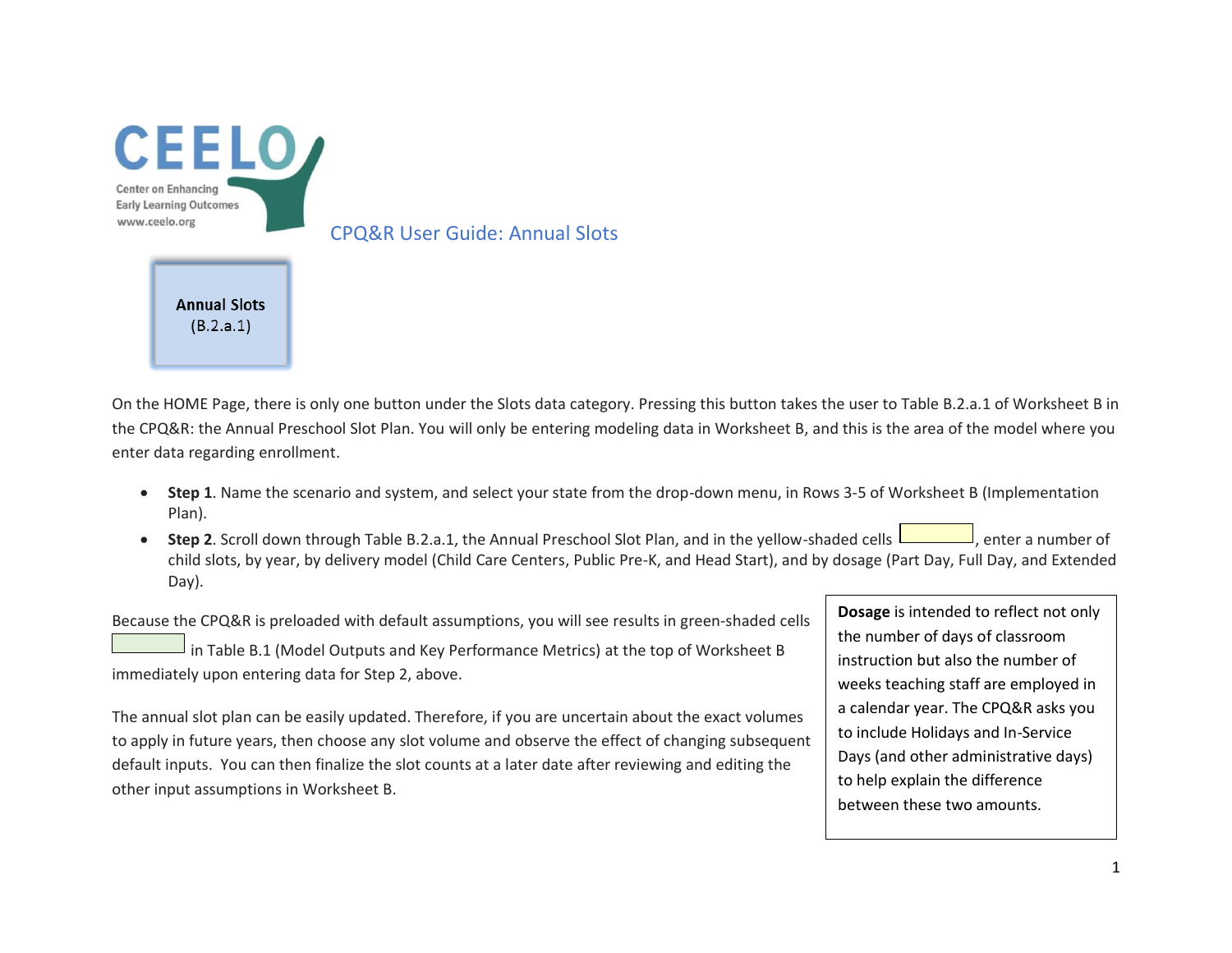## *The Alterable Variables in the Slots Section*

**Cumulative Number of 3- and 4-Year Old Slots**: Annual enrollment for up to 10 years in Child Care centers, Public Pre-K centers, and Head Start centers. Enrollment data is entered by dosage—part day, full day, and/or extended day—and incremental annual growth is determined by the difference in cumulative enrollment from the prior year. Enrollment counts are not differentiated by age; if the user wishes to model 3- and 4 year-olds separately, or develop separate cost estimates for preschoolers and infants/toddlers, this can be done by creating separate scenarios for each age group and adjusting the input assumptions in each scenario accordingly.



**Target FPL Eligibility Threshold (% FPL)**: The targeted upper limit of Federal Poverty Level (FPL) for qualifying families to participate in the early learning program. Entering a target FPL eligibility threshold enables you to estimate the percentage of your state's eligible child population that will be served by your slot plan, which is reported in Table B.1 (Model Outputs and Key Performance Metrics).

**Advanced Users**: This percentage utilizes combined population data for 3- and 4-year-olds found in Table C.1 of Worksheet C (Demographic Tables). If you intend to model other age groups or want to model 3-year-olds and 4-year-olds separately, and you want to preserve the calculation of this percentage, then you should update the source data in Table C.1 to fit with your desired populations.

**Target % of Slots for ELL**: The proportion of English Language Learner (ELL) slots within each year of the preschool slot plan targeted to children classified as English Language Learners.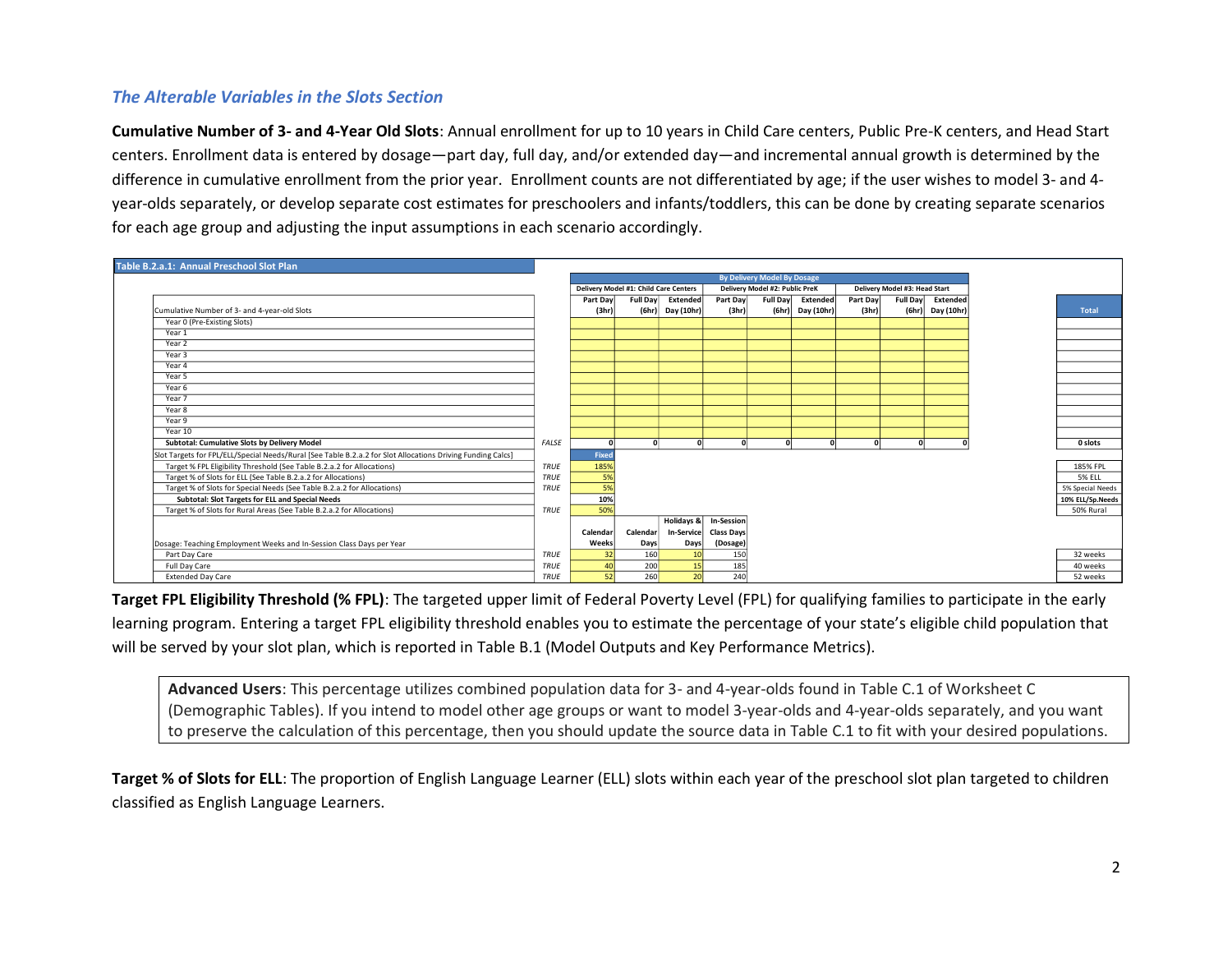**Target % of Slots for Special Needs**: The proportion of slots within each year of the preschool slot plan targeted to children classified as having special needs.

**Target % of Slots for Rural Areas**: The proportion of slots targeted within each year of the Preschool Slot Plan to children classified as living in rural areas.

**Advanced Users**: Although your unit cost assumptions in the CPQ&R should be consistent with your targets for FPL-Eligibility, ELL, Special Needs, and Rural Areas in Table B.2.a.1, these assumptions are not directly linked to any cost or funding calculations in the default version of the CPQ&R. The Funding Streams section of Worksheet B will ask you to separately establish more detailed allocation assumptions (note the distinction between 'target' and 'allocation' that will be used in calculating the available funding based on enrollment under your preschool slot plan. If you do not plan to use the CPQ&R to estimate funding, then you will not need to specify these allocations.

**Dosage (Part Day, Full Day, and Extended Day Care)**: Expressed in two parts, first, the total number of weeks per year the teaching staff is employed to support and deliver care; second, the number of days within this period that classes are not offered, which can reflect administrative days, days for home visiting, holidays, etc. Separate assumptions are provided for programs of different durations, i.e., Part Day versus Full Day versus Extended Day care.

**Advanced Users**: Unless specified otherwise, an assumption in Worksheet B will apply to all dosages, delivery models, and implementation years. This is typically identified by the use of the word, "fixed."

**Advanced Users**: The CPQ&R takes data on full-year employment wage estimates for teaching staff from the BLS and the National Head Start Association, based on 2,080 hours per year (8 hours per day, 5 days per week, for 52 weeks inclusive of vacation and holidays), and then pro-rates this annual amount based on the period of employment (in calendar weeks) specified under dosage by the user.

**Advanced Users**: The CPQ&R assumes two Part Day classes can be accommodated with a single classroom by offering separate morning and afternoon sessions, whereas a single classroom can accommodate only one Full Day or Extended Day class. Modeling classrooms accommodating more than two sessions per day is possible but would require minor changes to CPQ&R formulas in Worksheet D.